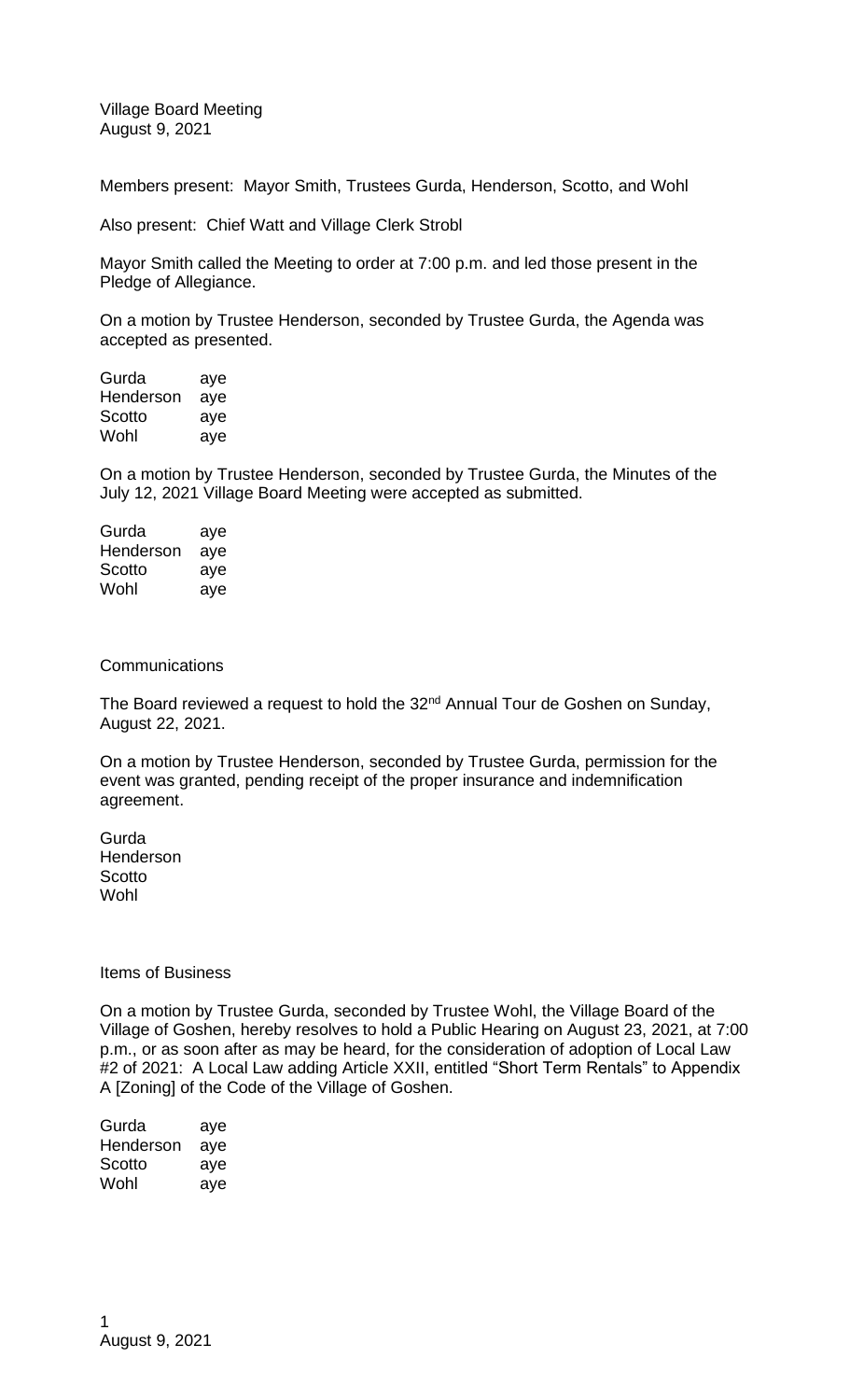On a motion by Trustee Wohl, seconded by Trustee Scotto, the Village Board of the Village of Goshen, hereby resolves to hold a Public Hearing on August 23, 2021, at 7:00 p.m., or as soon after as may be heard, for the consideration of adoption of Local Law #3 of 2021: A Local Law permitting Bed and Breakfast Accommodations in the Village of Goshen.

| Gurda     | aye |
|-----------|-----|
| Henderson | aye |
| Scotto    | aye |
| Wohl      | aye |

On a motion by Trustee Henderson, seconded by Trustee Gurda, the Village Board of the Village of Goshen, hereby resolves to hold a Public Hearing on August 23, 2021, at 7:00 p.m., or as soon after as may be heard, for the consideration of adoption of Local Law #4 of 2021: A Local Law opting out of licensing and establishing retail cannabis dispensaries and on-site cannabis consumption establishments within the Village of Goshen.

| Gurda     | aye |
|-----------|-----|
| Henderson | aye |
| Scotto    | aye |
| Wohl      | aye |

On a motion by Trustee Wohl, seconded by Trustee Gurda, bills as examined by members of the Board were approved in accordance with Abstract 2021/2022 number 2, check numbers 19407 through 19494 in the amount of \$367,877.51.

| Gurda     | aye |
|-----------|-----|
| Henderson | aye |
| Scotto    | aye |
| Wohl      | aye |

On a motion by Trustee Henderson, seconded by Trustee Gurda, Nigel C. Balgobin is hereby appointed Part Time Police Officer for the Village of Goshen Police Department at a salary of \$26.01 per hour. This appointment takes effect upon satisfactory completion of pre-employment physical, psychological testing and paper work, and includes a maximum probationary period of 18 months.

| Gurda     | aye |
|-----------|-----|
| Henderson | aye |
| Scotto    | aye |
| Wohl      | aye |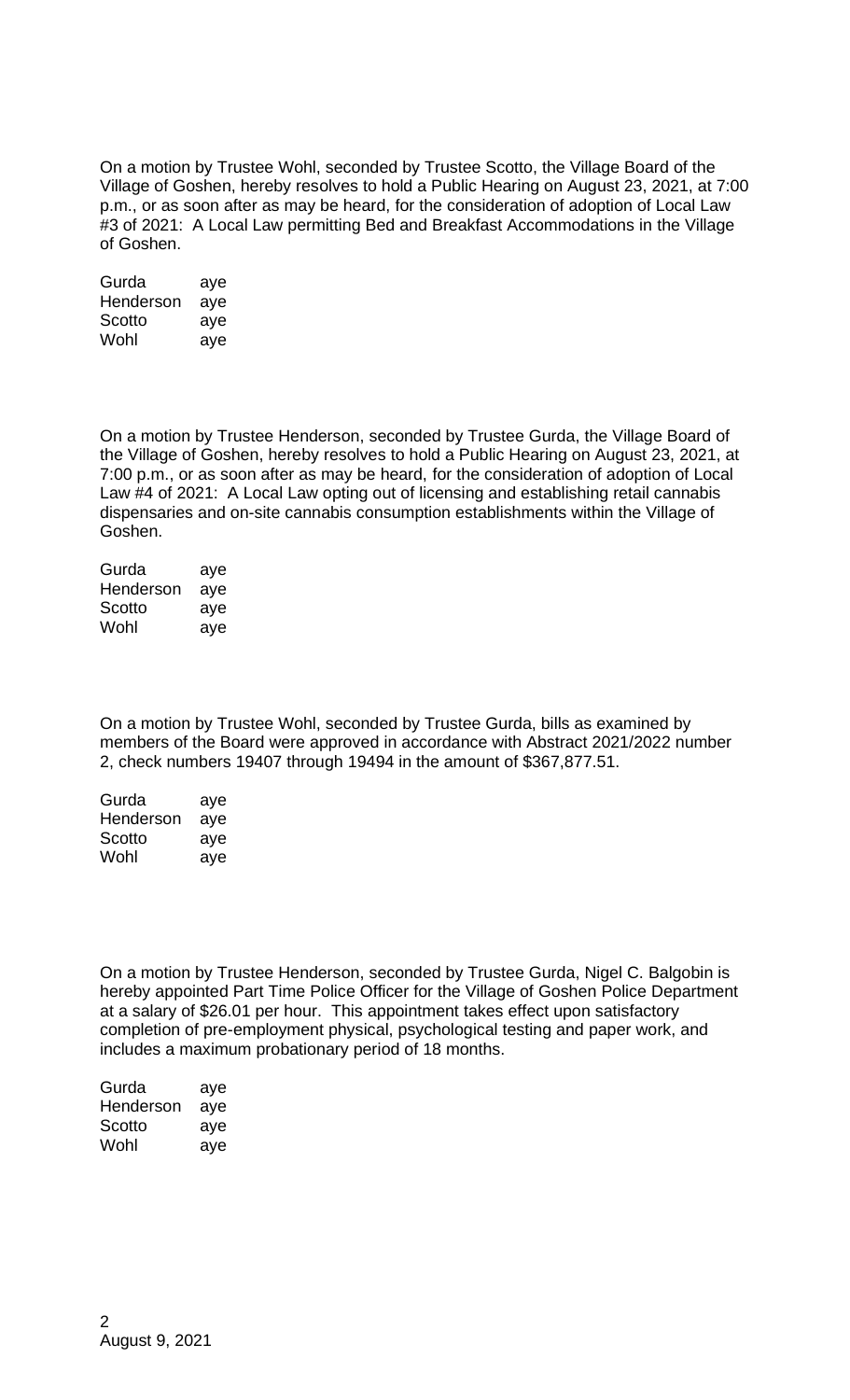The following was moved by Trustee Gurda, and seconded by Trustee Scotto:

**WHEREAS**, the Village Superintendent of the Department of Public Works has recommended the purchase of certain equipment to allow the Village of Goshen Department of Public Works to adequately and appropriately discharge its duties throughout the Village; and

**WHEREAS**, the DPW Superintendent has specifically identified a Graco Line Driver HD Line Striper as an item of equipment that is required by the Village Department of Public Works; and

**WHEREAS,** this item of equipment is available through a "Lease with Option to Purchase Agreement" dated as of August 2, 2021, between Municipal Capital Finance and the Village of Goshen, with payments of \$2,182.50 due for three consecutive years, beginning August 2, 2022;

**NOW**, **THEREFORE**, it is hereby

**RESOLVED** that the Village authorizes the acquisition of the Graco Line Driver HD Line Striper, in accordance with the terms described in the "Lease with Option to Purchase Agreement.

| Gurda     | aye |
|-----------|-----|
| Henderson | aye |
| Scotto    | aye |
| Wohl      | aye |

Trustee Wohl moved the following, which was seconded by Trustee Gurda:

**WHEREAS,** the Village of Goshen has received one (1) bid proposal for the Replacement of Existing Streetlights with LED Bulbs Project; and

**WHEREAS,** the bid, in the amount of \$125.00 per unit was received from O'Malley Electrical, Inc.; and

**WHEREAS,** the Department of Public Works Superintendent has reviewed the bid, and has recommended O'Malley Electrical, Inc.;

**NOW, THEREFORE,** it is hereby

**RESOLVED,** that the Replacement of Existing Streetlights with LED Bulbs Project be awarded to O'Malley Electrical, Inc.

| Gurda     | aye |
|-----------|-----|
| Henderson | aye |
| Scotto    | aye |
| Wohl      | aye |